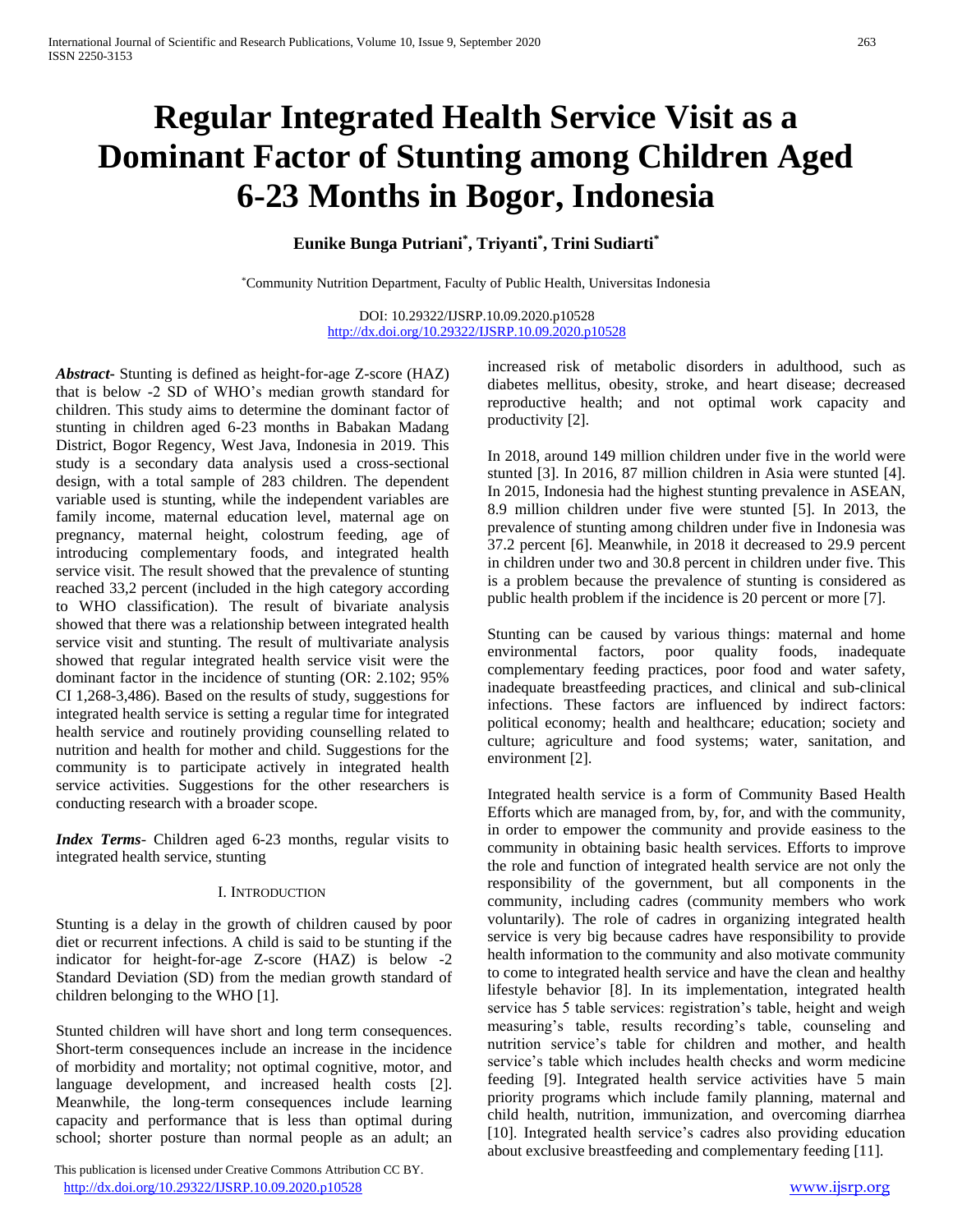This study aims to knowing the prevalence of stunting in children under two; knowing the relationship between family income, maternal education level, maternal age on pregnancy, maternal height, colostrum feeding, age of introducing complementary foods, and integrated health service visit with the incidence of stunting in children under two; and knowing the dominant factor of stunting in children under two in Babakan Madang District, Bogor Regency, West Java, Indonesia.

### II. METHODS

This study used a cross-sectional design. The strengths of cross sectional design are relatively quick and inexpensive to conduct, data on all variables are only collected at one time point, and many findings can be used to create an in-depth research study, meanwhile the weaknesses are difficult to make a causal inference, associations identified might be difficult to interpret, and not good for studying rare diseases [12]. Researcher used secondary data: Nutrition and Health Survey for Babakan Madang Children Under Five in 2019. The independent variables in this study are family income, maternal education level, maternal age on pregnancy, maternal height, colostrum feeding, age of introducing complementary foods, and integrated health service visit.

The inclusion criteria were children aged 6-23 months who lived with the biological mother. If there are 2/more children aged 6-23 months in the family, then the youngest is chosen. Meanwhile, the exclusion criteria were children with mental disorders, physical disabilities, congenital diseases, and twins.

The complete data available who met the inclusion and exclusion criteria are 283 childrens. To find out whether the number of research samples have met the minimum requirements or not, it is necessary to calculate the value of the statistical power (1-β). Research in the public health sector must have a statistical power  $\geq 80$  percent. The calculation used the hypothesis test formula with a difference of 2 proportions to see a significant difference between the exposed and unexposed group to risk factors [13].

Data analysis was carried out in 3 stages: univariate, bivariate, and multivariate using SPSS 25.0 application. Univariate analysis was used to see the description of the frequency distribution of nutritional status based on the HAZscore index, individual characteristics of children under two (age and sex), socioeconomic conditions (father and mother's job, family income, and father and mother's education level), maternal age on pregnancy, maternal height, colostrum feeding, age of introducing complementary foods, and integrated health service visit.

Bivariate analysis was used to see the difference in the proportion between family income, maternal education level, maternal age on pregnancy, maternal height, colostrum feeding, age of introducing complementary foods, and integrated health service visit for stunted and non-stunted children aged 6-23 months. Bivariate analysis used the chi

 This publication is licensed under Creative Commons Attribution CC BY. <http://dx.doi.org/10.29322/IJSRP.10.09.2020.p10528> [www.ijsrp.org](http://ijsrp.org/)

square test with 2x2 cross tabulation. A risk analysis is performed using the Odds Ratio (OR) calculation. Bivariate analysis using 95 percent Confidence Interval (CI) with  $\alpha$ : 0.05. P-value <0.05 is a cut-off that indicates statistical significance [14].

Multivariate analysis is used to see which independent variable has the greatest influence on stunting and whether the independent variable is related to the dependent variable is influenced by other variables or not. The test used is multiple logistic regression because both the dependent and independent variables are categorical and the dependent variable is dichotomous. Before conducting multivariate analysis, researcher selected independent variables using simple logistic regression test. If the bivariate analysis produces a p-value  $< 0.25$ , the independent variable will enter the multivariate analysis stage. However, if there is an independent variable after the bivariate analysis results in a pvalue> 0.25, but it is considered important in substance, the variable will enter the multivariate analysis stage. Then, the researcher reselected the independent variable with a p-value >0.05. The greater the OR value, the greater the independent variable affects the dependent variable.

HAZ-score index is categorized into stunting and non-stunting. Family income was categorized by Bogor Regency Minimum Wage into low (<Rp 3.760.000) and high ( $\ge Rp$  3.760.000). Maternal education was categorized into low (not in school, elementary, junior, and high school graduated) and high (Diploma 1/2/3 and Bachelor/Master). Maternal age on pregnancy was categorized into risk  $(\leq 19$  and  $> 35$  years) and not at risk (20-35 years). Maternal height was categorized into short (<150 cm) and normal  $(≥150$  cm). Colostrum feeding is categorized as not given and given. The age of introducing complementary foods was categorized into early (0-6 months of age) and normal (more than 6 months). Integrated health service visit was categorized as irregular (if only 1-5 visits) and regular (6 visits) in the last 6 months.

#### III. RESULT

Table 1. Distribution of Children Under Two

| Variable     | Category                        | Frequency | Percentage |  |
|--------------|---------------------------------|-----------|------------|--|
|              |                                 | (n)       | (% )       |  |
| Nutritional  | Severely stunted                | 35        | 12,4       |  |
| status       | Stunted                         | 59        | 20,8       |  |
|              | Normal                          | 169       | 59,7       |  |
|              | Tall                            | 20        | 7,1        |  |
| Age          | 6 months                        | 25        | 8,8        |  |
|              | 7-11 months                     | 79        | 27,9       |  |
|              | $12-23$ months                  | 179       | 63,3       |  |
| Sex          | Male                            | 141       | 49.8       |  |
|              | Female                          | 142       | 50,2       |  |
| Father's job | Not working                     |           | 0,4        |  |
|              | Government employee /           | 3         | 1,1        |  |
|              | <b>Indonesian National Army</b> |           |            |  |
|              | / Indonesian Republic           |           |            |  |
|              | Police                          |           |            |  |
|              | Private employee                | 66        | 23,3       |  |
|              | Trader / enterpreneur           | 76        | 26,9       |  |
|              | Labor / service                 | 128       | 45,2       |  |
|              | Other                           | 9         | 3,2        |  |
| Mother's job | Not working                     | 249       | 88,0       |  |
|              | Government employee /<br>2      |           | 0,7        |  |
|              | <b>Indonesian National Army</b> |           |            |  |
|              | / Indonesian Republic           |           |            |  |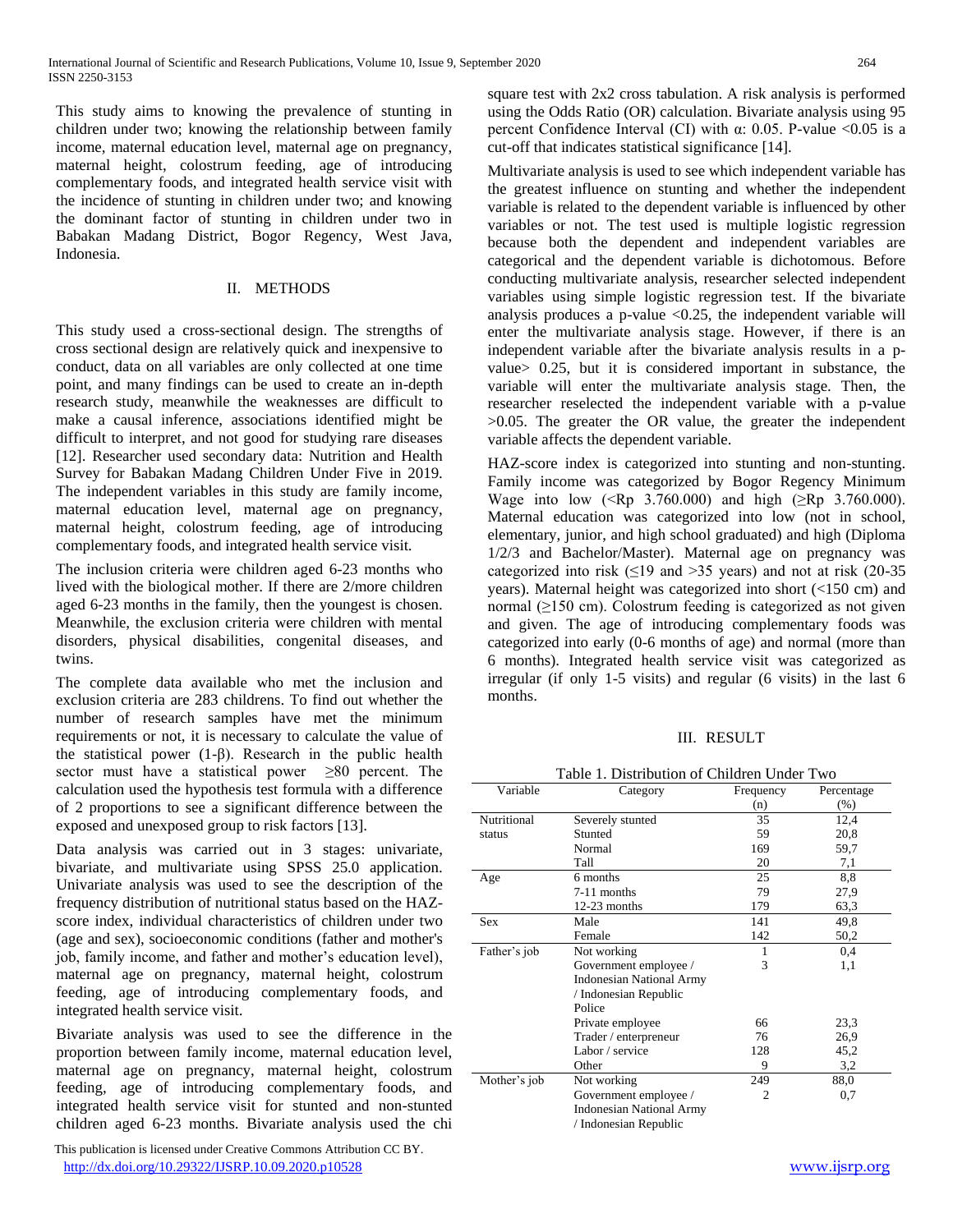International Journal of Scientific and Research Publications, Volume 10, Issue 9, September 2020 265

| ISSN 2250-3153  |                       |                |      |
|-----------------|-----------------------|----------------|------|
|                 | Police                |                |      |
|                 | Private employee      | $\overline{2}$ | 0,7  |
|                 | Trader / enterpreneur | 17             | 6,0  |
|                 | Labor / service       | 11             | 3,9  |
|                 | Other                 | 9              | 0,7  |
| Family income   | Low                   | 188            | 66,4 |
|                 | High                  | 95             | 33,6 |
| Father's        | Low                   | 270            | 95.4 |
| education level | <b>High</b>           | 13             | 4,6  |
| Mother's        | Low                   | 273            | 96.4 |
| education level | High                  | 10             | 3,6  |
| Maternal age    | Risk                  | 73             | 25,8 |
| on pregnancy    | Not at risk           | 210            | 74,2 |
| Maternal        | Short                 | 142            | 50,2 |
| Height          | Normal                | 141            | 49,8 |
| Colostrum       | Not given             | 48             | 17,0 |
| feeding         | Given                 | 235            | 83,0 |
| Age of          | Early                 | 198            | 70,0 |
| introducing     |                       |                |      |
| complementary   |                       |                |      |
| foods           | Normal                | 85             | 30,0 |
| Integrated      | Irregular             | 141            | 49.8 |
| health service  |                       |                |      |
| visit           | Regular               | 142            | 50,2 |

The results of this study indicate that the prevalence of – stunting is 33.2 percent, while the non-stunting is 66.8 percent. The mean  $\pm$  SD index for HAZ-score was -1  $\pm$  1.9.

The mean  $\pm$  SD age of children is  $13 \pm 5.2$  months. There are 49.5 percent boys and 50.5 percent girls.

The majority of fathers' job is labor/services (45.2%), while the majority of mother's job is not working (88%). The majority of family income is classified as low (66.4%). The majority of father and mother's education level is classified as low (father: 95.4%, mother: 96.4%).

The mean  $\pm$  SD maternal age on pregnancy is 27  $\pm$  6.3 years. The youngest age is 15 years, while the oldest is 47 years. The majority women pregnant at non-risk age (74.2%).

The mean  $\pm$  SD maternal height is 149.8  $\pm$  5.3 cm. The mother's lowest height is 129.5 cm, while the mother's highest height is 165.5 cm. The majority of maternal height is classified as low (50.2%).

The majority of children are given colostrum (83%). The fastest age of introducing complementary foods is 0-7 days, while the latest is more than 6 months. The mean  $\pm$  SD age of introducing complementary foods is  $4 \pm 2.3$  months. The majority of children are given early complementary foods (70%). The majority types of complementary foods is instant porridge (143 childrens), formula milk (89 childrens), mashed fruit (88 childrens), biscuits (68 childrens), and rice porridge (54 childrens).

There was 50.2 percent of children went to the integrated health service regularly, while 49.8 percent irregularly. The number of children who did not attend each month from November 2018-April 2019 respectively were 80 childrens (28.8%), 71 childrens (25.5%), 73 childrens (26.3%), 72 childrens (25 , 9%), 78 childrens (28.1%), and 93 childrens (33.5%). The reason for the majority of mothers irregularly visit integrated health service was because they forgot / didn't know the schedule of the integrated health service (59 mothers), the integrated health service was off (13 mothers), the mothers were busy (12 mothers), the children did not want

to be weighed (10 mothers), the husband was not allowed mother and child to visit integrated health service (4 mothers), and the children had been taken to the midwife or puskesmas (4 mothers). The mean  $\pm$  SD attendance of mothers and children at the integrated health service was  $4 \pm 2$  times.

| Table 2. Results of Bivariate Analysis |    |         |             |      |             |       |          |
|----------------------------------------|----|---------|-------------|------|-------------|-------|----------|
| Variable                               |    | Stunted | Non-stunted |      |             | Total | p-value  |
|                                        | n  | %       | n           | $\%$ | $\mathbf n$ | $\%$  |          |
| Mother's                               |    |         |             |      |             |       |          |
| education                              |    |         |             |      |             |       |          |
| level                                  |    |         |             |      |             |       |          |
| Low                                    | 92 | 33,7    | 181         | 66,3 | 273         | 100,0 | 0,505    |
| High                                   | 2  | 20      | 8           | 80   | 10          | 100,0 |          |
|                                        |    |         |             |      |             |       |          |
| <b>Maternal</b>                        |    |         |             |      |             |       |          |
| age on                                 |    |         |             |      |             |       |          |
| pregnancy                              |    |         |             |      |             |       | 0,052    |
| Risk                                   | 17 | 23.3    | 56          | 76,7 | 73          | 100,0 |          |
| Not at risk                            | 77 | 36,7    | 133         | 63.3 | 210         | 100,0 |          |
|                                        |    |         |             |      |             |       |          |
| <b>Maternal</b>                        |    |         |             |      |             |       |          |
| height                                 |    |         |             |      |             |       |          |
| Short                                  | 51 | 35,9    | 91          | 64,1 | 142         | 100,0 | 0,400    |
| Normal                                 | 43 | 30,5    | 98          | 69,5 | 141         | 100,0 |          |
|                                        |    |         |             |      |             |       |          |
| Colostrum                              |    |         |             |      |             |       |          |
| feeding                                |    |         |             |      |             |       |          |
| Not given                              | 16 | 33.3    | 32          | 66,7 | 48          | 100,0 | 1,000    |
| Given                                  | 78 | 33,2    | 157         | 66,8 | 235         | 100,0 |          |
|                                        |    |         |             |      |             |       |          |
| Age of                                 |    |         |             |      |             |       |          |
| introducing                            |    |         |             |      |             |       |          |
| complement                             |    |         |             |      |             |       |          |
| ary foods                              |    |         |             |      |             |       | 0,840    |
| Early                                  | 67 | 33,8    | 131         |      | 198         | 100,0 |          |
| Normal                                 | 27 | 31,8    | 58          |      | 85          | 100,0 |          |
| <b>Integrated</b>                      |    |         |             |      |             |       |          |
| health                                 |    |         |             |      |             |       |          |
| service visit                          | 57 | 40,4    | 84          |      | 141         | 100,0 |          |
| Irregular                              | 37 | 26,1    | 105         |      | 142         | 100,0 | $0,015*$ |
| Regular                                |    |         |             |      |             |       |          |
|                                        |    |         |             |      |             |       |          |

\**p-value* indicates a relationship (*p-value* <0,05)

There was a relationship between the integrated health service visit and the incidence of stunting (p-value  $\langle 0.05 \rangle$ ). Meanwhile, other independent variables have no relationship with the incidence of stunting (p-value >0.05). Although it does not have a relationship, there is a tendency that the incidence of stunting is higher in children with low family income, low levels of maternal education, and low maternal height.

| Table 3. Bivariate Selection           |          |  |  |  |
|----------------------------------------|----------|--|--|--|
| Variable                               | p-value  |  |  |  |
| Family income                          | 0,778    |  |  |  |
| Mother's education                     | 0,505    |  |  |  |
| Maternal age on pregnancy              | $0.052*$ |  |  |  |
| Maternal height                        | 0,400    |  |  |  |
| Colostrum feeding                      | 1,000    |  |  |  |
| Age of introducing complementary foods | 0,840    |  |  |  |
| Integrated health service visit        | $0.015*$ |  |  |  |
| مله<br>$\sqrt{1}$ $\sqrt{2}$           |          |  |  |  |

\**p-value* <0,25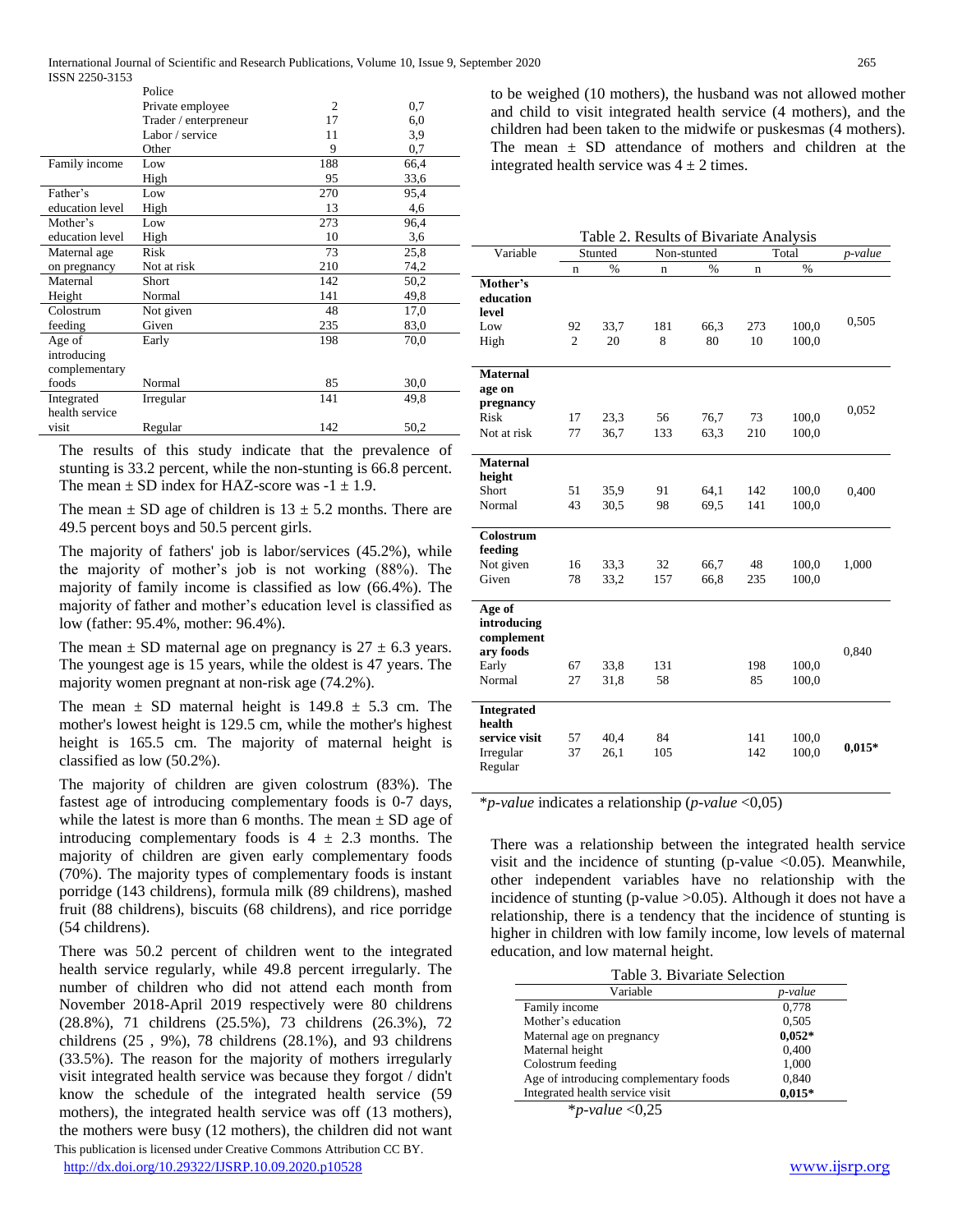Based on table 3, it can be concluded that the independent variables selected to be continued to the multivariate modeling stage (variables with p-value  $\langle 0.25 \rangle$  are maternal age on pregnancy and integrated health service visit. However, maternal height and colostrum feeding were included in the multivariate modeling because they were important substances related to the main causes of stunting. Maternal height is one of the direct causes of stunting, where short mother have an inadequate anatomical and metabolic system, such as lower glucose levels and decreased protein and energy reserves, which can lead to IUGR and then stunting [15]. Meanwhile, colostrum contain nutrients and antibodies that are important in preventing infection and nutritional problems, where infection is one of the direct causes of stunting [16].

Colostrum feeding is the variable with the highest p-value, so that variable is excluded first. After removing these variables, a change in the OR of other variables was obtained <10 percent, then the colostrum feeding variable was permanently removed. The variable with the second highest p-value is maternal height. After removing that variable, the OR changes in other variables was <10 percent, then the variable maternal height is permanently removed. The variable with the third highest p-value is the maternal age on pregnancy. After removing that variable, a change in the OR of other variables <10 percent, so that variable is permanently removed.

Table 4. Results of the Final Modeling of Multiple Logistic Regression Analysis

| Variable       | Coef B | p-value | OR    | 95% CI      |
|----------------|--------|---------|-------|-------------|
| Integrated     | 0.743  | 0.004   | 2.102 | 1.268-3.486 |
| health service |        |         |       |             |
| visit          |        |         |       |             |

After removing three variables in the order of the p-value from the largest, it can be concluded that no confounding variable was found because there were no variables that has a change in OR more than 10 percent. In table 4, it can be stated that regular integrated health service visit are the dominant factor because it has a significant p-value, the greatest OR, and the only variable left in the final modeling. Children who are irregularly visit integrated health service were 2.1 times more risky to experience stunting than children who are regularly visit integrated health service.

# IV. DISCUSSION

The prevalence of stunting in this study is 33.2%. When compared with the prevalence of Indonesia (29.9%), the prevalence of stunting in this study is much higher [17]. According to the cut-off classification public health problems for stunting, this prevalence is in the high category [7]. This high prevalence of stunting indicates that it needs immediate treatment and prevention so that the prevalence of stunting does not increase.

Based on the bivariate analysis, it was found that there was no relationship between family income and stunting, which was indicated by p-value  $< 0.05$ . However, there is a tendency for

 This publication is licensed under Creative Commons Attribution CC BY. <http://dx.doi.org/10.29322/IJSRP.10.09.2020.p10528> [www.ijsrp.org](http://ijsrp.org/)

stunting to occur in low income families. The results of this study is in line with research conducted on children under five in China that there was no relationship between GDP per capita and stunting [18]. This is possible because families with high income do not allocate their income for nutritious food materials, so that both low and high income families have many children who are stunted. However, high income does not mean increasing consumption of nutrients the body needs. Families with high incomes will actually increase the opportunity to choose food ingredients and increase the consumption of foods they like, even though these foods are not rich in nutrients [19].

Based on the bivariate analysis, it was found that there was no relationship between maternal education level and stunting, which was indicated by p-value < 0.05. However, there is a tendency for stunting to occur in families with a low level of maternal education. The result is contrary to the study in children aged 0-42 months in Nairobi, Africa that maternal education is a strong predictor of child stunting [20]. No relationship between maternal education level and stunting in this study is possible because mother's education level is not a direct cause of stunting [2]. HAZ-score represents a past nutritional history, so regardless of maternal education level, if the baby is already undernourished, it can lead to stunting. The researcher tried to analyze the variables between maternal education level and mother's job. The result showed that 40 percent of mothers with higher education have job, so that mothers is possible not directly care for their children and pay less attention to the children's nutritional status. In addition, behavior is not only influenced by the education level, but also by socio-economic, socio-cultural and environmental factors.

Based on the bivariate analysis, it was found that there was no relationship between maternal age on pregnancy and stunting, which was indicated by p-value  $< 0.05$ . However, there is a tendency for stunting to occur in pregnant women at non-risk age. The result is contrary to the study in children under five in Tamale Metropolis, Ghana that children of teenage mothers were 8 times more likely to be stunted than children of adult mothers [21]. The researcher tried to analyze between maternal age on pregnancy and integrated health service visit variables. The result showed that most mothers with risky ages regularly brought their children to the integrated health service than mothers with not at risk age. If children are not routinely taken to the integrated health service, their body's growth and development is not well monitored, so they can become stunted and are not given immediate treatment. In addition, if the mother does not regularly go to the integrated health service, the mother will have less knowledge of good nutrition for her child.

Based on the bivariate analysis, it was found that there was no relationship between maternal height and stunting, which was indicated by p-value  $< 0.05$ . However, there is a tendency for stunting to occur in mothers with short stature. The result is contrary to the study in infants ages 6-12 months in San Juan Comalapa, Guatemala that maternal height was associated with stunting at both 6 and 12 months [22]. No relationship between maternal height and stunting is possible because the cause of stunting is not only genetic, but there are other factors.

Based on the bivariate analysis, it was found that there was no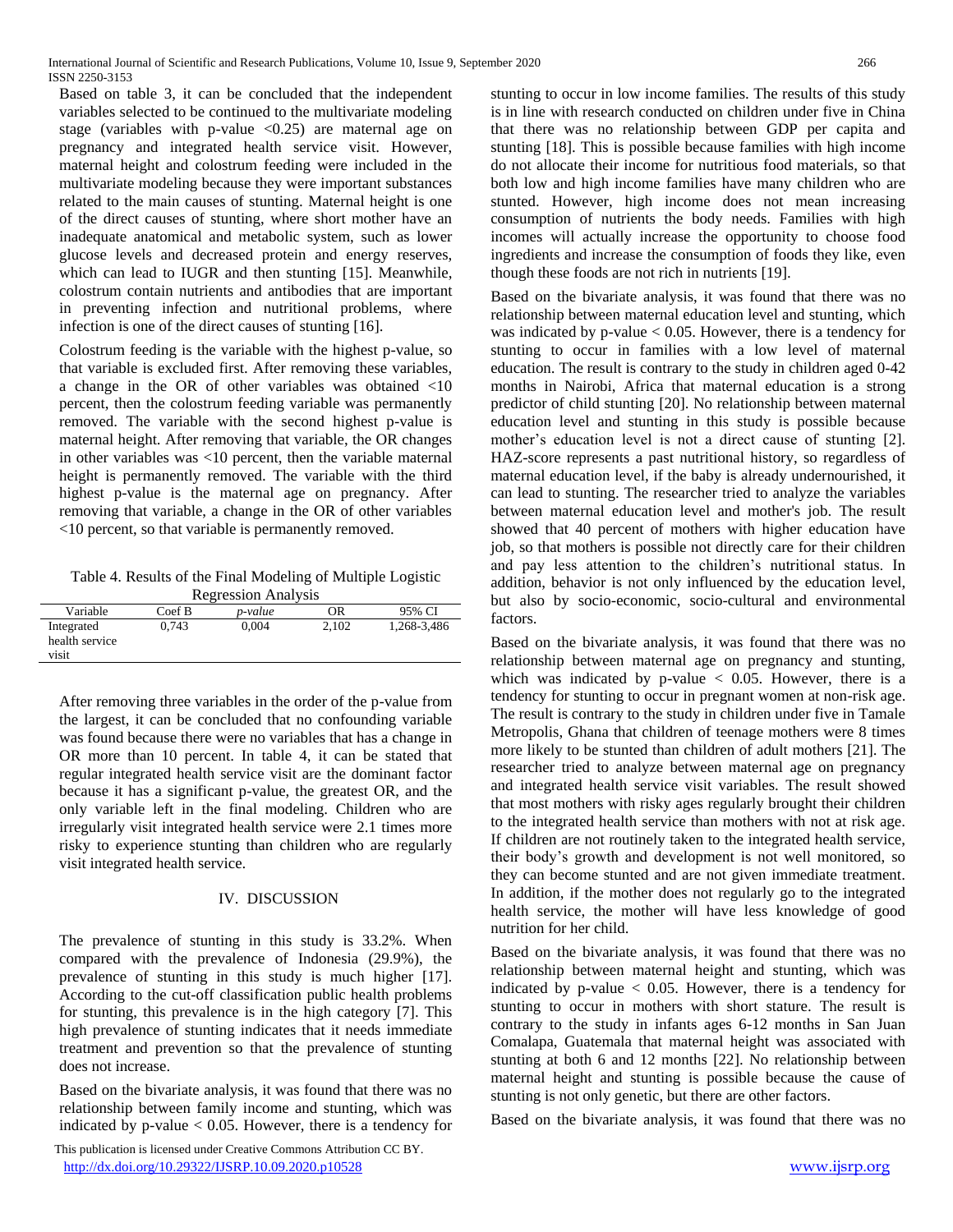relationship between colostrum feeding and stunting, which was indicated by  $p$ -value  $< 0.05$ . Mothers who did not gave colostrum and who gave colostrum tended to experience stunting. The result is contrary to the study in children aged 6- 59 months in Afambo District, Northeast Ethiopia that colostrum feeding was associated with the three indicators of child under nutrition (stunting, underweight, and wasting) [16].

Based on the bivariate analysis, it was found that there was no relationship between the age of introducing complementary foods and stunting, which was indicated by  $p$ -value  $< 0.05$ . However, there is a tendency for stunting to occur in childrens who are given early complementary foods. The result of this study is in line with research conducted on children aged 6-23 months in Tamang Community, Ambhanjyang, Nepal that there was no significant relationship between complementary feeding practices and nutritional status of child [23].

Based on the bivariate analysis, it was found that there was a relationship integrated health service visit and stunting, which was indicated by p-value  $< 0.05$ . There was a tendency for stunting to occur in children who did not regularly attend the integrated health service. The researcher tried to analyze age of introducing complementary foods and colostrum feeding to the integrated health service visit variable, but the result did not show a significant relation. Maybe, other integrated health service roles, such as monitoring routine weight and height measurements, immunization, supplementary feeding, vitamin A capsule feeding, nutrition and health education related to mother and children (exclude education about the age of introducing complementary foods and colostrum feeding) went well, so children who regularly attended the integrated health service were less risk to experience stunting.

The dominant factor in the incidence of stunting is integrated health service visit, with highest OR value: 2.102 (95% CI: 1.268-3.486). These results indicate that if the child irregularly attend the integrated health service every month, will 2.102 times more risky to experience stunting than children who regularly visit integrated health service.

Activities in integrated health service include Tetanus Toxoid vaccine for pregnant women, vitamin A feeding, complete immunization to babies that are carried out to prevent infection in mothers and babies, which are one of the direct causes of stunting. Integrated health service's cadres also provide education about balanced nutrition food for pregnant women can prevent mothers from malnutrition during pregnancy. Education about exclusive breastfeeding and adequate complementary foods for children is also related to the direct causes of stunting. In addition, routine weighing and measuring body length at the integrated health service can certainly monitor the child's growth, so that if a child is at risk or is already experiencing stunting, further action can be given by the community health center (who is the supervisor of integrated health service). Then, integrated health service has activities to check pregnant women's health. This is a good activity for preventing stunting.

# V. CONCLUSION

 This publication is licensed under Creative Commons Attribution CC BY. <http://dx.doi.org/10.29322/IJSRP.10.09.2020.p10528> [www.ijsrp.org](http://ijsrp.org/)

The prevalence of stunting among children aged 6-23 months in this study is in the high category (33.2%). There is a relationship between the variable integrated health service visit with the incidence of stunting, while there is no relationship between other variables with the incidence of stunting. The dominant factor is integrated health service visit. Children who were irregularly visit integrated health service were 2.102 times more likely to experience stunting than children who were regularly visit integrated health service. Suggestion for integrated health service is to set a regular time each month, so that mothers of children can easily remember the schedule. Then, it is hoped that the integrated health service will routinely provide counseling regarding the importance of immunization, healthy food and the appropriate number of portions for pregnant and lactating women, exclusive breastfeeding, and the starting age of complementary feeding, including sufficient types and amounts of complementary foods for infants and toddlers according to their age. The next suggestion is to improve the integrated health service's function so that it runs well, mobilizing cadres to receive training about stunting: its causes, impacts, and ways to prevent and treat stunting. Cadres also need to clarify the socio-cultural myths circulating in society. In addition, cadres are expected to be able to make home visits to pregnant women, mothers of infants and toddlers who do not regularly attend integrated health service and encourage them to attend in next month.

### **REFERENCES**

- [1] WHO, *Nutrition Landscape Information System (NLIS) Country Profile Indicators: Interpretation Guide*. Geneva: WHO Press, 2010.
- [2] C. P. Stewart, L. Iannotti, K. G. Dewey, K. F. Michaelsen, and A. W. Onyango, "Contextualising Complementary Feeding in a Broader Framework for Stunting Prevention," *Matern. Child Nutr.*, vol. 9, no. 2, pp. 27–45, 2013.
- [3] UNICEF, WHO, and World Bank Group, "Levels and Trends in Child Malnutrition," 2019.
- [4] WHO, *Reducing Stunting in Children: Equity Considerations for Achieving the Global Nutrition Targets 2025*. Geneva, 2018.
- [5] ASEAN, UNICEF, and WHO, *Regional Report on Nutrition Security in ASEAN, Volume 2*. Bangkok: UNICEF, 2016.
- [6] Kemenkes RI, "Riset Kesehatan Dasar (RISKESDAS) 2013," *Lap. Nas. 2013*, pp. 1–384, 2013, doi: 1 Desember 2013.
- [7] WHO, "Physical Status: The Use and Interpretation of Anthropometry," Geneva, 1995.
- [8] Kemenkes RI, *Buku Pegangan Kader Posyandu*. Jakarta, 2012.
- [9] Kemenkes RI, "Warta Kesmas Edisi 2: Cegah Stunting Itu Penting," 2018.
- [10] R. A. D. Sartika, "Analisis Pemanfaatan Program Pelayanan Kesehatan Status Gizi Balita," *J. Kesehat. Masy. Nas.*, vol. 5, no. 2, pp. 76–83, 2010.
- [11] I. Norcahyanti, A. N. W. Pratama, and D. K. Pratoko, "Upaya" Pencegahan Stunting dengan Optimalisasi Peran Posyandu Melalui Program Kemitraan Masyarakat," *J. Pengabdi. Masy.*, vol. 3, no. 2, pp. 73–80, 2019.
- [12] X. Wang and Z. Cheng, "Cross-Sectional Studies: Strengths, Weaknesses, and Recommendations," *CHEST J.*, vol. 158, no. 1, pp. 65–71, 2020.
- [13] Lemeshow *et al.*, *Adequacy of Sample Size in Health Studies*. Chicester: Wiley, 1990.
- [14] C. Andrade, "The P Value and Statistical Significance: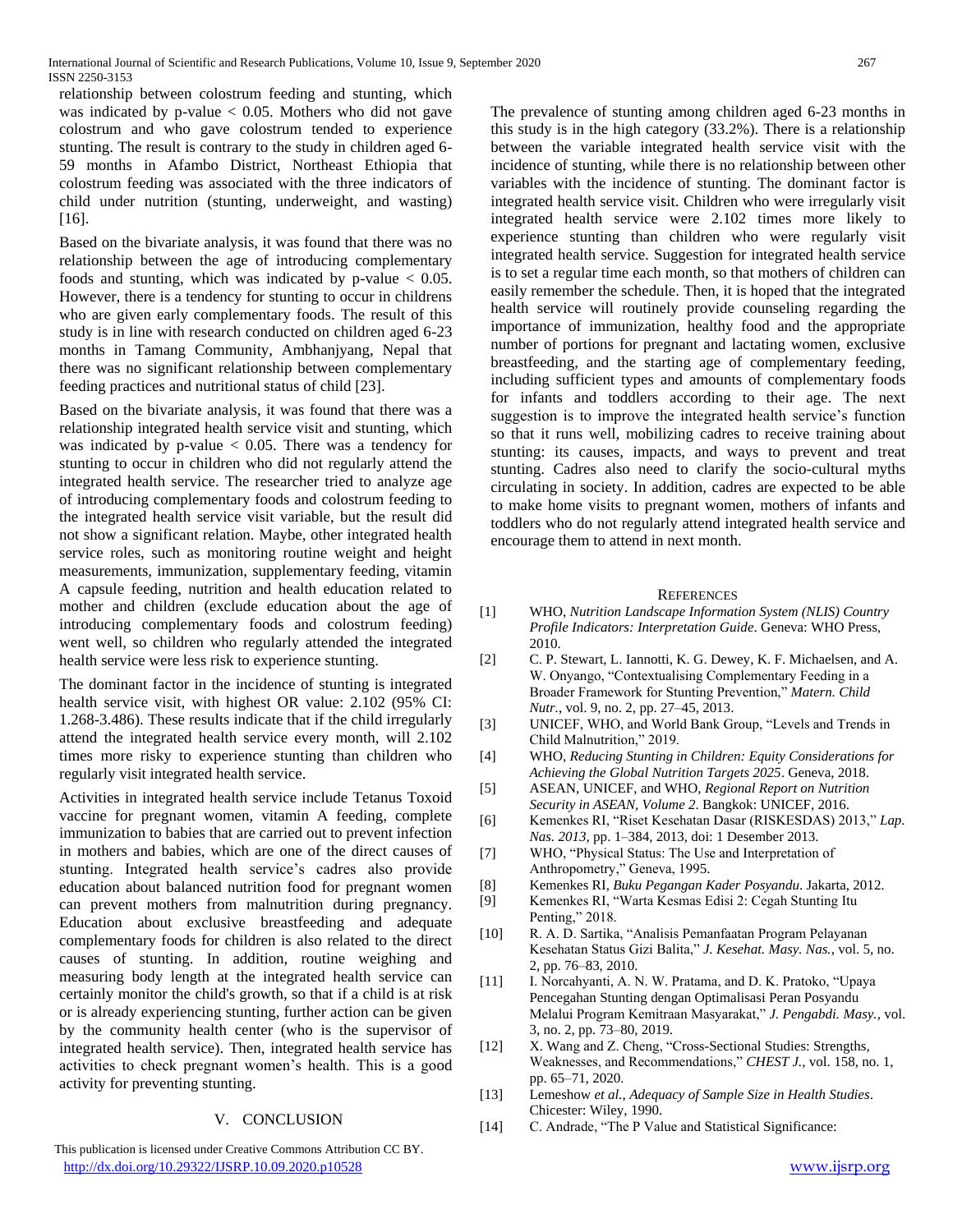Misunderstandings, Explanations, Challenges, and Alternatives," *Indian J. Psychol. Med.*, vol. 41, no. 3, pp. 210– 215, 2019.

- [15] B. Sinha, S. Taneja, R. Chowdhury, S. Mazmuder, T. Rongsen-Chandola, and R. P. Upadhyay, "Low Birth Weight Infants Born to Short-Stature Mothers are at Additional Risk of Stunting and Poor Growth Velocity: Evidence from Secondary Data Analyses," *Matern. Child Nutr.*, vol. 9, no. 2, pp. 1–9, 2018.
- [16] M. L. Liben, T. Abuhay, and Y. Haile, "The Role of Colostrum Feeding on the Nutritional Status of Preschool Children in Afambo District, Northeast Ethiopia: Descriptive Cross Sectional Study," *Eur. J. Clin. Biomed. Sci.*, vol. 2, no. 6, pp. 87–91, 2016.
- [17] Kemenkes RI, "Laporan Nasional RISKESDAS 2018," 2018.
- [18] L. Wu, Z. Yang, S. Yin, M. Zhu, and H. Gao, "The Relationship between Socioeconomic Development and Malnutrition in Children Younger than 5 Years in China during the Period 1990 to 2010," *Asia Pac. J. Clin. Nutr.*, vol. 24, no. 4, pp. 665–673, 2015.
- [19] I. A. Ibrahim and R. Faramita, "Hubungan Faktor Sosial Ekonomi Keluarga dengan Kejadian Stunting Anak Usia 24- 59 Bulan di Wilayah Kerja Puskesmas Barombong Kota Makassar Tahun 2014," *Al-Sihah Public Heal. Sci. J.*, vol. 6, no. 2, pp. 63–75, 2014.
- [20] B. A. Abuya, J. Ciera, and E. Kimani-Murage, "Effect of Mother's Education on Child's Nutritional Status in the Slums of Nairobi," *BMC Pediatr.*, vol. 12, no. 80, pp. 1–10, 2012.
- [21] A. Wemakor, H. Garti, T. Azongo, H. Garti, and A. Atosona, "Young Maternal Age is a Risk Factor for Child Undernutrition in Tamale Metropolis, Ghana," *BMC Reaearch Notes*, vol. 11, no. 877, pp. 1–5, 2018.
- [22] K. Hambidge, M. Mazariegos, M. Kindem, L. Wright, C. Cristobal-Perez, and L. Juarez-Garcia, "Infant Stunting is Associated with Short Maternal Stature," *J. Pediatr. Gastroenterol. Nutr.*, vol. 54, no. 1, pp. 117–119, 2012.
- [23] P. Pokharel, A. Adhikari, P. Lamsal, and R. Adhikari, "Effect of Complementary Feeding Practices and Nutritional Status of Children (6-23 Months) in Tamang Community, Ambhanjyang VDC of Makwanpur," *Janaki Med. Coll. J. Med. Sci.*, vol. 5, no. 1, pp. 22–32, 2017.

# **AUTHORS**

**First Author** – Eunike Bunga Putriani, Department of Community Nutrition, Faculty of Public Health, Universitas Indonesia, eunikebungaputriani@gmail.com **Second Author** – Triyanti, Department of Community Nutrition, Faculty of Public Health, Universitas Indonesia, triyantigizi@gmail.com **Third Author** – Trini Sudiarti, Department of Community Nutrition, Faculty of Public Health, Universitas Indonesia, trini.fkmui@gmail.com